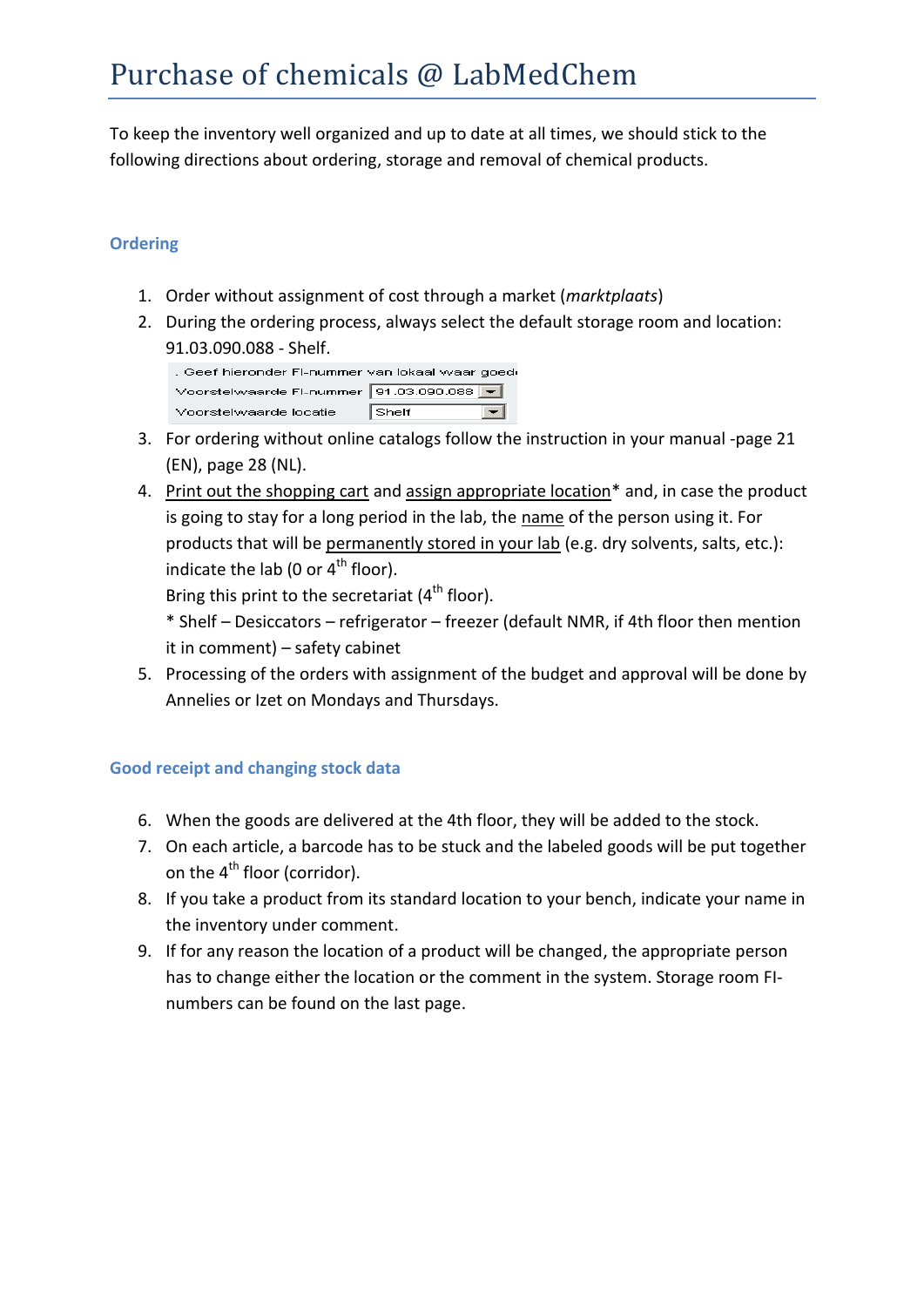#### **Removal of recipients**

10. Put empty bottles, expired and/or suspicious products with the barcode in metal recipient on the table in the storage room (basement). Try to quench reactive products properly before putting them in the recipient (ask your experienced colleague how to do it). Izet will take care of scanning out and removal of the products regularly.

#### **Consulting the stock**

11. To consult our stock and/or download a report to Excel, please follow the instruction in the manual at page 32 (EN), page 44 (NL)